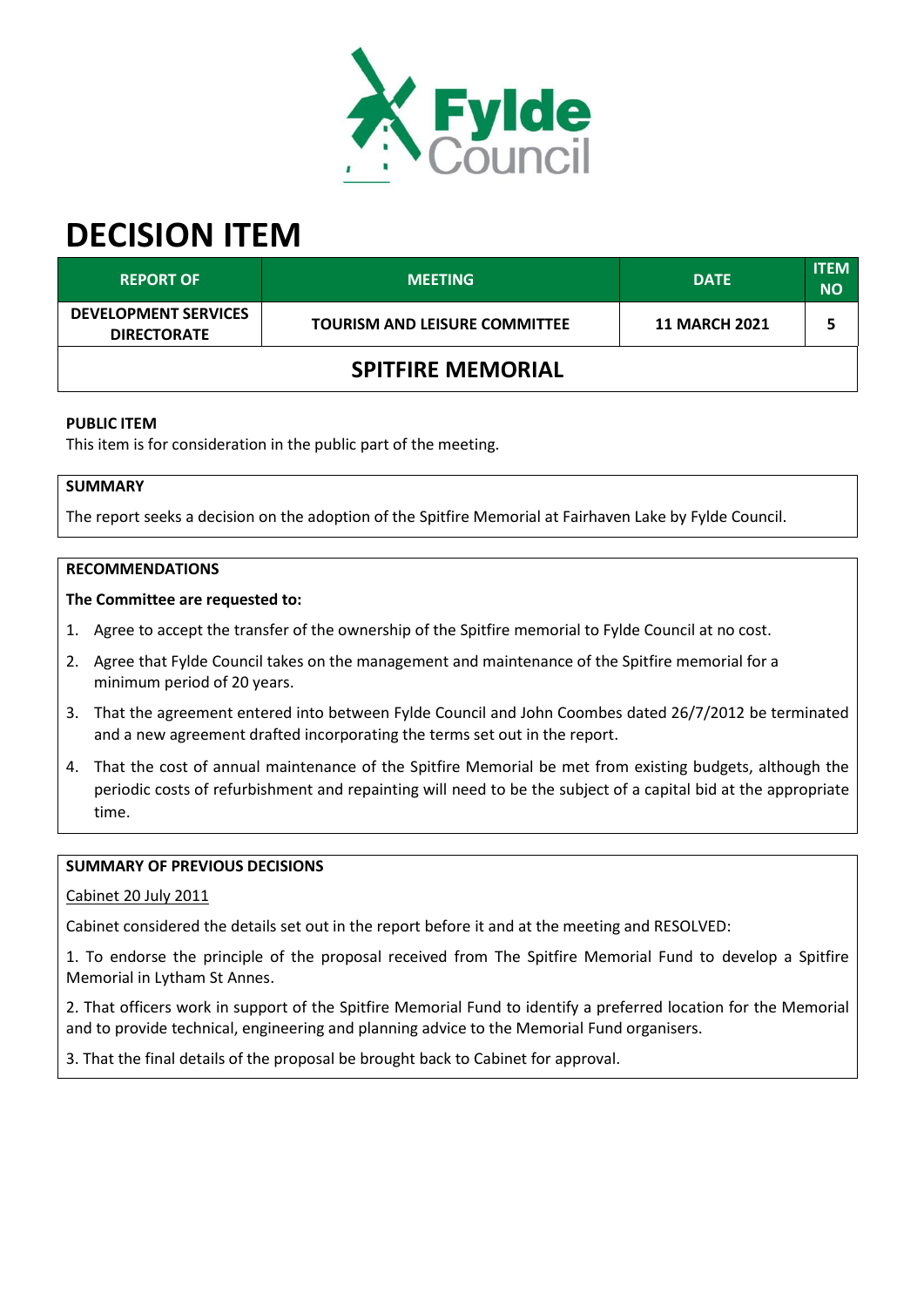| <b>CORPORATE PRIORITIES</b>                                |  |  |
|------------------------------------------------------------|--|--|
| Economy – To create a vibrant and healthy economy          |  |  |
| Environment - To deliver services customers expect         |  |  |
| Efficiency $-$ By spending money in the most efficient way |  |  |
| Tourism - To create a great place to live and visit        |  |  |

# **REPORT**

# BACKGROUND

- 1. In 2011 the former Leader, John Coombes approached the Council with a proposal to create and install a permanent memorial to be located in an appropriate position in Lytham St Anne's in recognition of the local efforts made during WW2 to fund the provision of a Spitfire aircraft in support of the war effort.
- 2. A report was considered by Cabinet in July 2011 which proposed several locations for the memorial including Fairhaven Lake Gardens. Cabinet endorsed the principle of the proposal to develop a Spitfire Memorial.
- 3. Subsequently Fairhaven Lake was selected as being the best location and an agreement entered into with Mr Coombes (the Licensee) dated 26 July 2012. This allows the siting of a full sized replica of a Mark VB Spitfire airplane memorial with associated landscaping and lighting. The Licensee is responsible for all maintenance, repair and insurance. The agreement runs for a period of 3 years from the date of the licence agreement and thereafter until the expiry of not less than 3 months notice given by either party.
- 4. Since installation, the Spitfire Memorial has been a popular attraction for visitors to Fairhaven Lake.
- 5. Last year Mr Coombes approached the Council to advise that there was less funding being generated by the Spitfire Display Team for the upkeep of the Memorial due to a number of factors. A consequence of this is that insurance cover has now expired. Without sustainable funding being realised there is a risk that the Spitfire will need to be removed. As a result, Mr Coombes has requested that the Council take over the ownership of the Memorial.

## FINANCIAL IMPLICATIONS

6. Discussions have taken place to identify the ongoing maintenance responsibilities and costs involved. These are set out in the table below.

| <b>Cost element</b>                                                                                                                                                      | Cost             |
|--------------------------------------------------------------------------------------------------------------------------------------------------------------------------|------------------|
| Annual costs:                                                                                                                                                            |                  |
| Insurance, electrical checking and cleaning.                                                                                                                             | £2,000 per annum |
| Periodic costs:                                                                                                                                                          |                  |
| Renovation/repainting around every 5 years based on the work being done during the<br>summer using access platforms (with no tent wrap of the structure). Next due 2024. | £15,000          |

- 7. Officers have assessed and considered the above elements of ongoing costs and consider that the annual costs in the region of £2,000 can be met from existing budgets, although the periodic costs would need to be the subject of a capital bid at the appropriate time.
- 8. Provisionally agreed terms have been reached with the Licensee on the following basis:
	- a. That the Licensee will;
		- transfer the ownership of the Spitfire memorial to Fylde Borough Council at no cost, Value of the asset estimated at £130,000.
		- pass over any documents, manuals, or other information which may be necessary in the future management of the memorial.